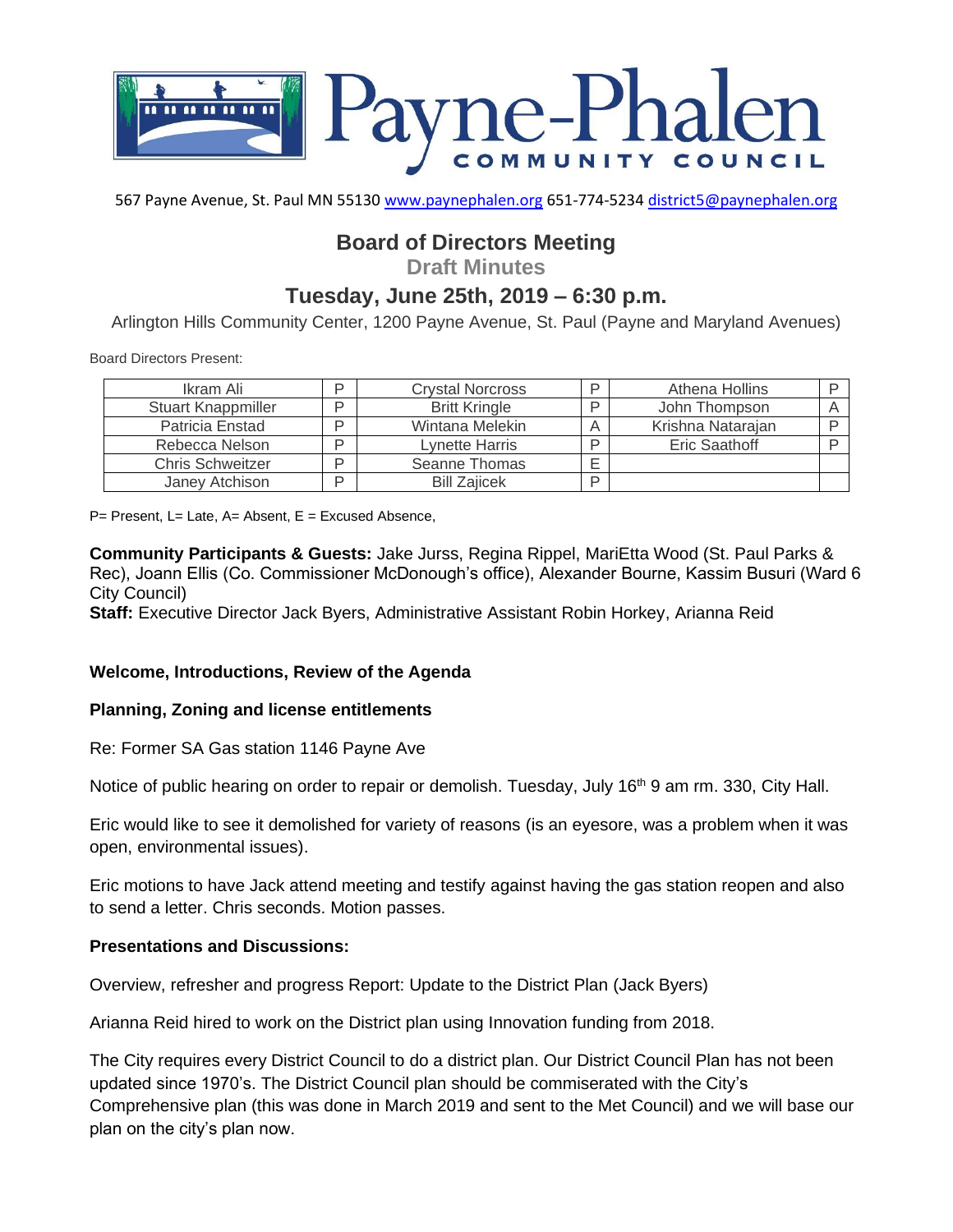Starting with Pre-planning, Doing and Implementation.

Phasing strategy: Phase 1 – gathering input, Phase 2 – Taking stock, Phase 3 – analysis, Phase 4 – Creating a shared vision, Phase 5 – Articulation.

Jake suggests adding a phase 6 – Evaluation.

Jack proposes to hire an outside entity to come in and evaluate or help with public engagement if we can get funding. Lots of ideas, we go to community as opposed to inviting public in. Different ways to interact so the public can have input.

Instead of collecting and gathering, will organize and analyze the data too. We want the public to help with assessing input, not just give their opinion and then leave, and become more engaged in the substance.

Arianna presents list of organizations of Community Partners. We can add to this draft list.

### **Updates and upcoming events:**

Board participation is needed to have a meaningful, participatory engagement with the community.

China Garden Society Awards Banquet July 12<sup>th</sup>

Dragon Festival July 13<sup>th</sup> & 14<sup>th</sup>

National Night Out August 6<sup>th</sup>

Volunteers were scheduled for upcoming events.

Ad Hoc Trash Committee update – tabled for further discussion. Jack emphasizes that we all (all board members) be in attendance.

Kassim Busari Ward 6 City Council member gave updates on event at Duluth and Case on July 31<sup>st</sup>, flyer to be sent out. He has another developer interested in town homes on the space where the City had proposed tiny homes development (Maryland & Payne and then decided against due to push back from the community in 2007.

Eric talks about gravel path (to be paved) down by 848 Payne. This has not been done despite having the money. City has said it is too expensive because of retaining wall. Motion to write letter to collaborate or work with developer to get this done or find a solution. Bill seconds. Motion passes.

Kassim says that this money has been spent but we can work on something for 2021. Where is the paper trail for where this money went and was it spent in D5 or the East side?

Eric says 2023 is date Arcade St. is scheduled to be redone from Larpenteur to 7<sup>th</sup>. Motion to establish working group to gather info and report back. Lynette seconds. Motion passes.

Chris would like to create a standing (permanent) committee to deal with issues like this, Britt asks to table.

2019 Community Garden Program update - Robin states we pay insurance, water for the year on community gardens and pocket parks. The City is unable to verify if final approval of 516 Beaumont garden was given after the 2014 soil report and 2015 complete make-over of garden. Recommend no edibles due to soil report, there is too much lead. Letter sent out. DSI follow up?